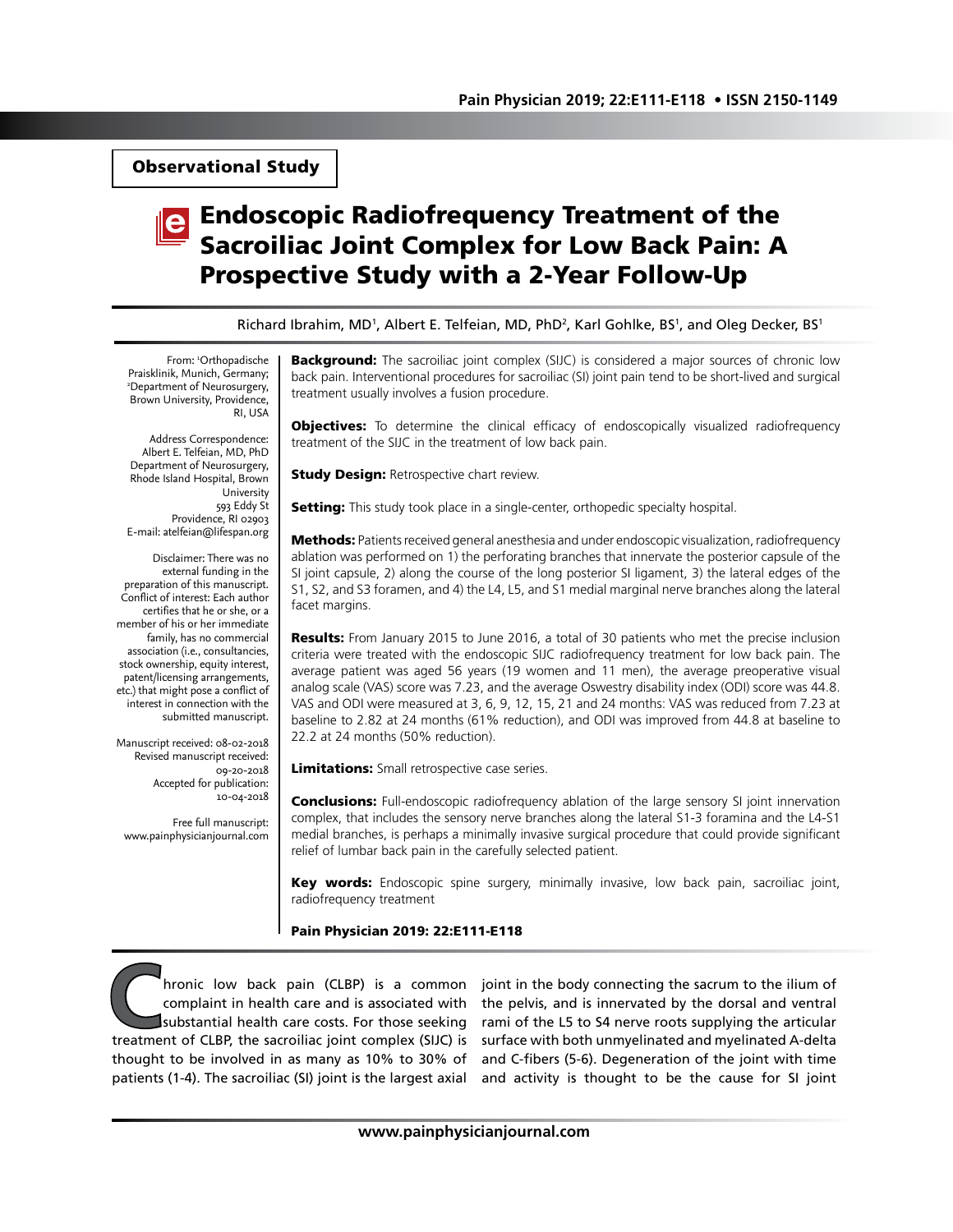pain, and there is no gold-standard approach to the diagnosis of SI joint pathology as the cause for CLBP, as diagnosis is based on clinical presentation, imaging, physical exam, and injections.

Current interventional and surgical treatment options for SI joint pain include intraarticular or periarticular injection, radio frequency ablation, and SI joint fusion. The described interventional procedures are simple procedures and provide quick pain relief, but the effect is often short-lived. In addition, SI joint fusion is an invasive surgical procedure, even in its minimally invasive form, and should be reserved for refractory intractable pain of the SI joint.

New full-endoscopic radiofrequency procedures of the SIJC or facet complex neuronal structures have been used in the treatment of CLBP in a few clinical reports (7-10) with favorable results. In this study, we present our results in the treatment of a select group of patients with endoscopic radiofrequency treatment of the sensory nerve complex of the SIJC: 1) the perforating branches that innervate the posterior capsule of the SI joint capsule, 2) along the course of the long posterior SI ligament, 3) the lateral edges of the S1, S2, and S3 foramen, and 4) the L4-5 and L5-S1 medial marginal nerve branches along the lateral facet margins.{AU: Please clarify the numbered list at the end of the sentence beginning, "In this study, we present our results in the treatment…" were these part of one procedure? How do these connect with the beginning of the sentence?}

# **METHODS**

## **Patients**

The institutional review board at our institution approved this study. The medical records of 30 consecutive patients who underwent endoscopic SIJC ablation for SI joint arthropathy and CLBP between January 2015 and June 2016 were reviewed. The inclusion criteria for this treatment were as follows: patient with predominant back pain (CLBP) and signs and symptoms of SI joint involvement on physical examination and radiologic tests, such as computed tomography scan and magnetic resonance imaging scan; unresponsive to conservative therapy including oral analgesics and physical or osteopathic therapy; persistent CLBP despite previous lumbosacral decompressive surgery and/or interventional pain management.

SIJC pathology as the main cause of CLBP is difficult to diagnose because of overlapping patterns with other sources of CLBP and varying patterns of pain between individuals. There are numerous physical examination

maneuvers that have been suggested to diagnose SI joint pain, but provocative tests have been reported to have more reliability in numerous reports (11-12). To confirm the SI joint pain as the main source of CLBP, 3 separate intraarticular SI joint and multisite medial branch blocks of the lower facet joints (L4-S1) were performed under fluoroscopic control at least 3 weeks before. If the patient experiences 50% or higher improvement in pain in < 2 weeks from baseline according to visual analog scale (VAS) after the procedure, SIJC was considered the main pain generator. Endoscopic SIJC radiofrequency treatment would then be scheduled. Patients with tumors of the SI joint, rheumatologic diseases, and other severe comorbid diseases and medical conditions were excluded. All patients were followed a minimum of 24 months after the procedure.

## Operative Technique

Endoscopic SIJC radiofrequency treatment was performed in the operating room with patients under general anesthesia. Patients were discharged home 3 days after the procedure. Patients were followed up in the outpatient clinic at 3, 6, 9, 12, 15, 21, and 24 months after the procedure.

Patients were positioned prone on the radiolucent Jackson table. Anteroposterior (AP) fluoroscopy was used throughout the case (Fig. 1.) . After infiltration with local anesthetic and using fluoroscopic guidance, an 18-gauge 15-cm spinal needle was placed over the inferior aspect of the posterior SI joint and docked onto the interosseous ligament over the posterior SI joint. A guide-wire was placed in the needle, a 5-mm incision was made over the needle, and the needle was removed. Sequential dilators were placed over the guide-wire until the final beveled working cannula (7.9 mm diameter) was placed. The Joimax working channel endoscope (6.9 mm x 5.6 mm) was placed in the working cannula, and its position was confirmed by AP and lateral fluoroscopy. Under endoscopic visualization, the posterior SI ligaments, capsule, synovia, and overlying soft tissue could be identified. The Joimax Legato monopolar or Vaporflex (Joimax, Germany) bipolar radiofrequency probes were then introduced through the working channel endoscope and used to ablate the perforating branches that innervate the posterior capsule of the SI joint, along the course of the long posterior SI ligament as it ascends in a cranial direction, and the lateral nerve branches around the sacral foramina (Figs. 2,3). Purisole (mannitol/sorbitol solution) was used as an irrigation solution. A bipolar probe was used in patients who had pacemakers or who previously had undergone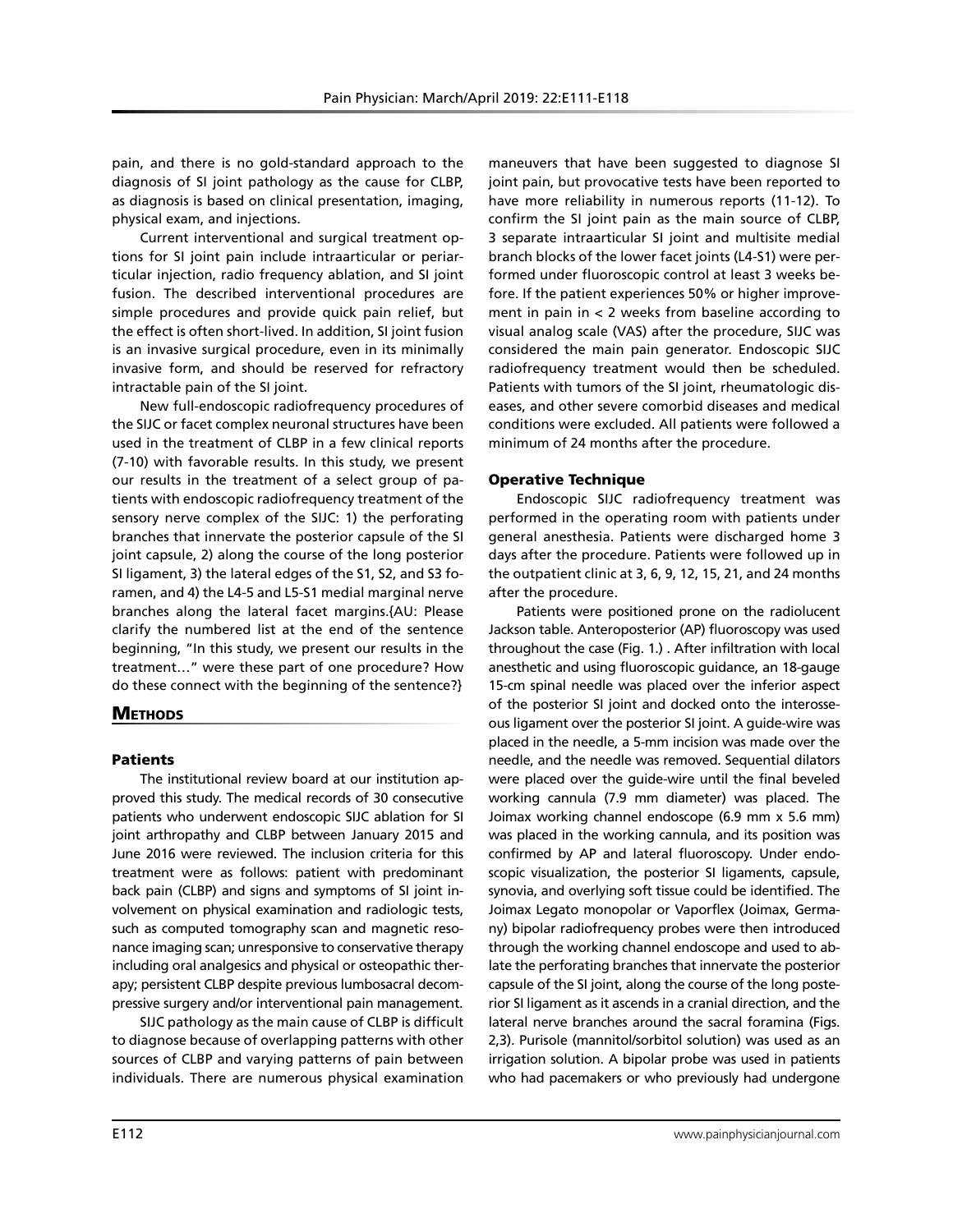

Fig. 1. *Endoscopic electrothermic surgery procedure: step by step. (A) AP fluoroscopic image demonstrating the 18-gauge 15-cm spinal needle being advanced to its target along the junction of the L5 transverse process and facet. (B) Photograph taken of the spinal needle advanced with the patient in the prone position on the Jackson table. (C) Photograph of the sequential dilators placed over a K-wire. (D) AP fluoroscopic image of the first dilator placed at the junction of the transverse process and facet. (E) Photograph of beveled working cannula in position. (F) AP fluoroscopic view of beveled working cannula in position. (G) AP fluoroscopic image of the bipolar electric probe, endoscope, and working cannula in position. (H) Endoscopic camera (Camsource) image of the Joimax Vaporflex bipolar electric probe performing a medial branch rhizotomy (the nerve branch is marked).*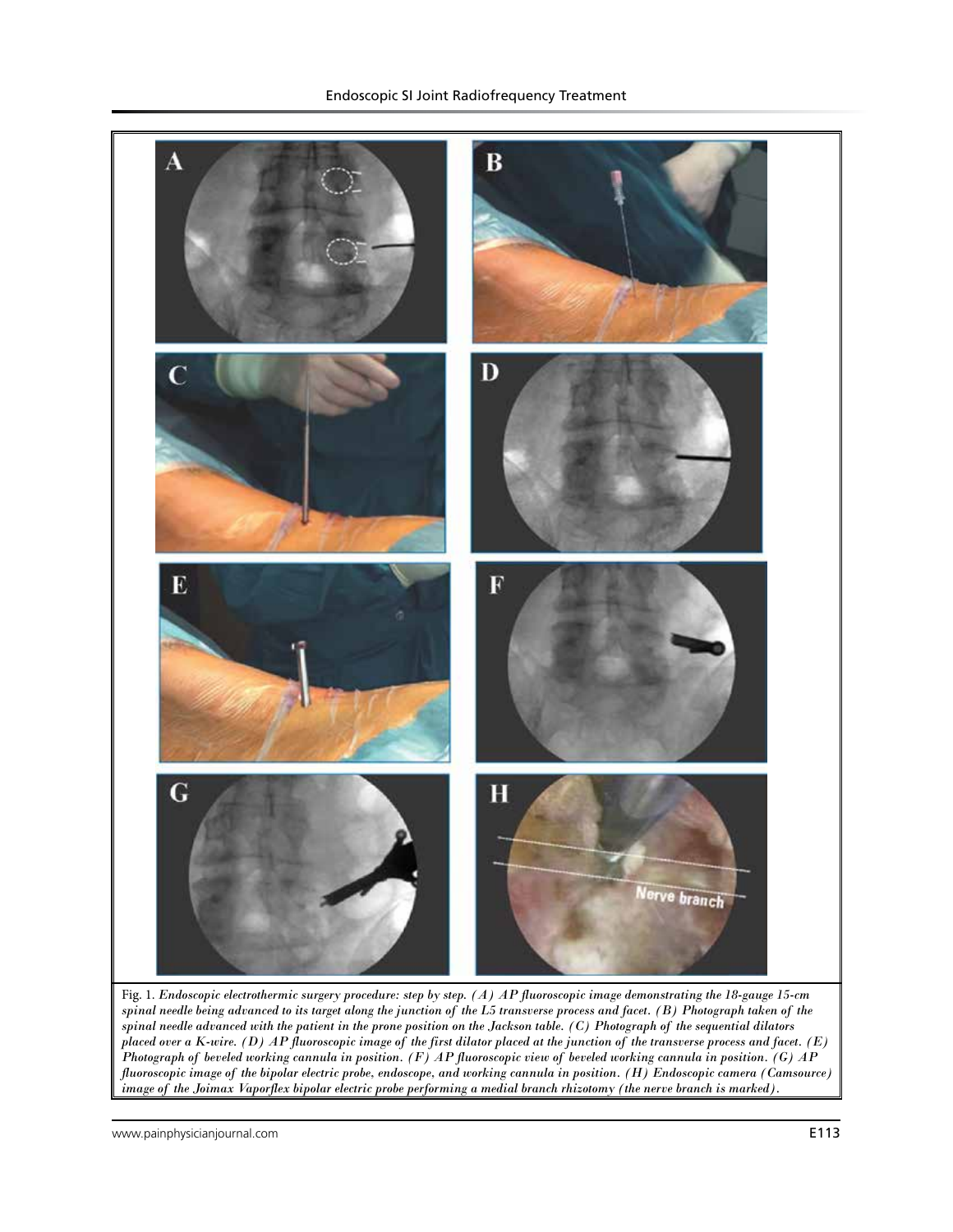



lumbar decompression surgery or had spinal cord stimulators implanted. Endoscopic visualization with fluoroscopic guidance was critical in identifying and visually confirming the long posterior SI ligament and the shiny posterior SI joint capsule, and then ablating the perforating innervating nerve branches in the cranial and lateral direction of the S1 to S3 foramen (lateral branches). An identical surgical approach was made over the junction of the L5 transverse process and facet to introduce the endoscope and working cannula. The endoscope was then directed to the L4-S1 facet complex, and the medial nerve branches were visually confirmed and ablated at the junction of the transverse process and facet. Continuous irrigation was maintained throughout the procedure to attempt to minimize thermal injury to the surrounding structures and improve visualization. After the endoscopic SIJC ablation procedure to the target points of S1 to S3 foramina and the L4-5 and L5-S1 complexes joints, the endoscope and cannula were removed. Postoperative medication included Novalgin (metamizol).

# **RESULTS**

From January 2015 to June 2016, a total of 30 patients who met the precise inclusion criteria were treated with the endoscopic SIJC radiofrequency treatment for low back pain. The clinical patient features and previous treatments are included in Table 1. The average patient was aged 56 years (19 women and 11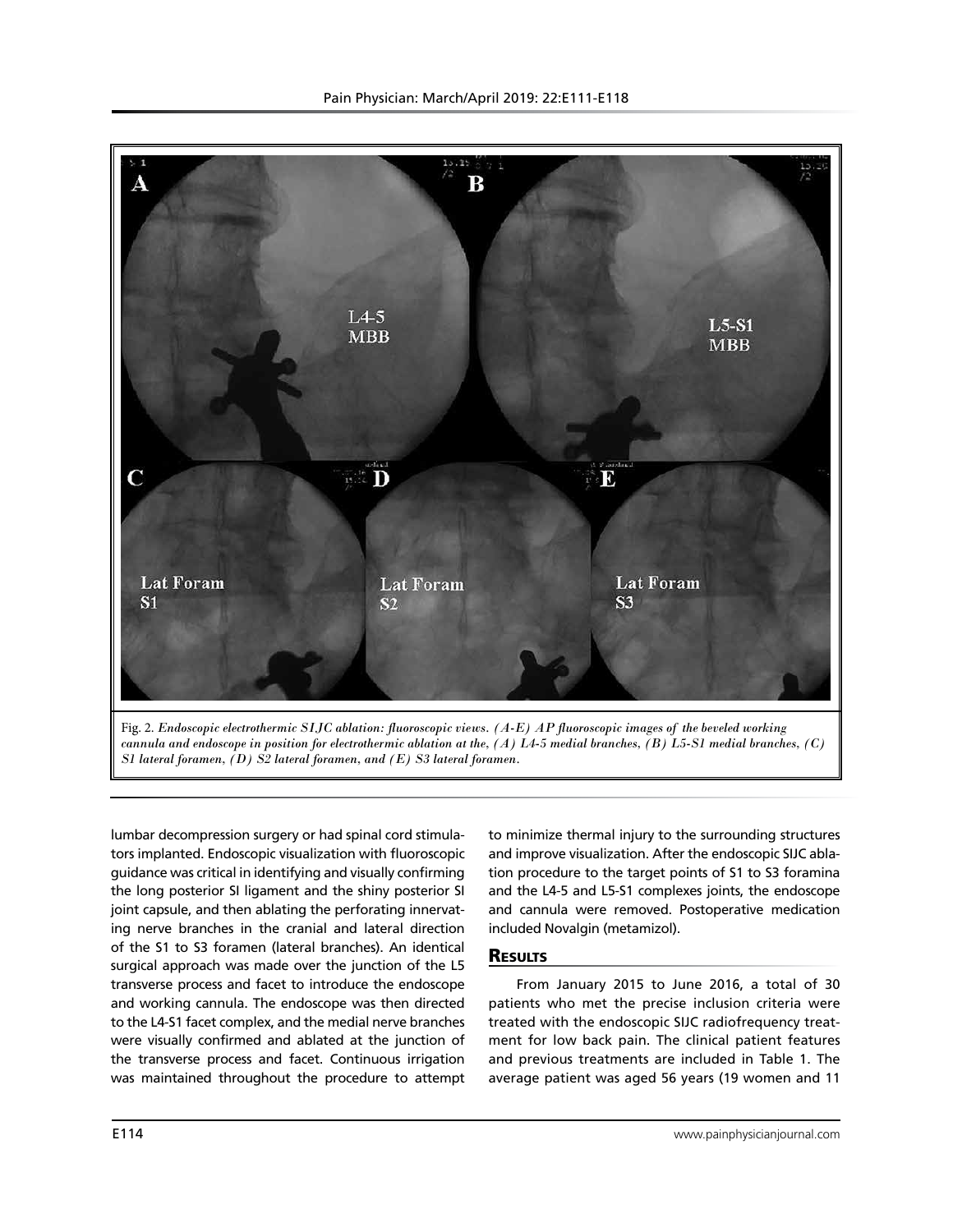

Fig. 3. *Endoscopic electrothermic SIJC ablation: endoscopic camera views. (A) L4-5 medial branch block with Joimax Legato monopolar probe (arrow indicates sensory nerve fiber). (B) SI joint capsule electrothermic ablation with the monopolar probe (arrow indicates sensory nerve fiber). (C) S2 lateral foramen electrothermic ablation with the monopolar probe. (D) S3 lateral foramen electrothermic ablation with the monopolar probe (arrow indicates sensory nerve fiber).*

men), and the average preoperative VAS score was 7.23 ± 1.55 and the average Oswestry disability index (ODI) score was  $44.8 \pm 21.73$ . VAS and ODI were measured at 3, 6, 9, 12, 15, 21 and 24 months: VAS was reduced from 7.23 at baseline to 2.82  $\pm$  1.33 at 24 months (61% reduction), and ODI was improved from 44.8 at baseline to 22.24  $\pm$  19.09 at 24 months (50% reduction). All statistics were performed using SPSS Version 24.0 (IBM Corporation, Armonk, NY). Table 2 demonstrates the preoperative and postoperative VAS and ODI results. Average operative time was 52 minutes.

### **Discussion**

The SI joint is a complex biomechanical structure that is a joint complex with an articulating surface, ligaments, and nerves that is subject to forces in axial loading and rotation. Although not usually a simple diagnosis to make, SI joint pain is certainly a contrib-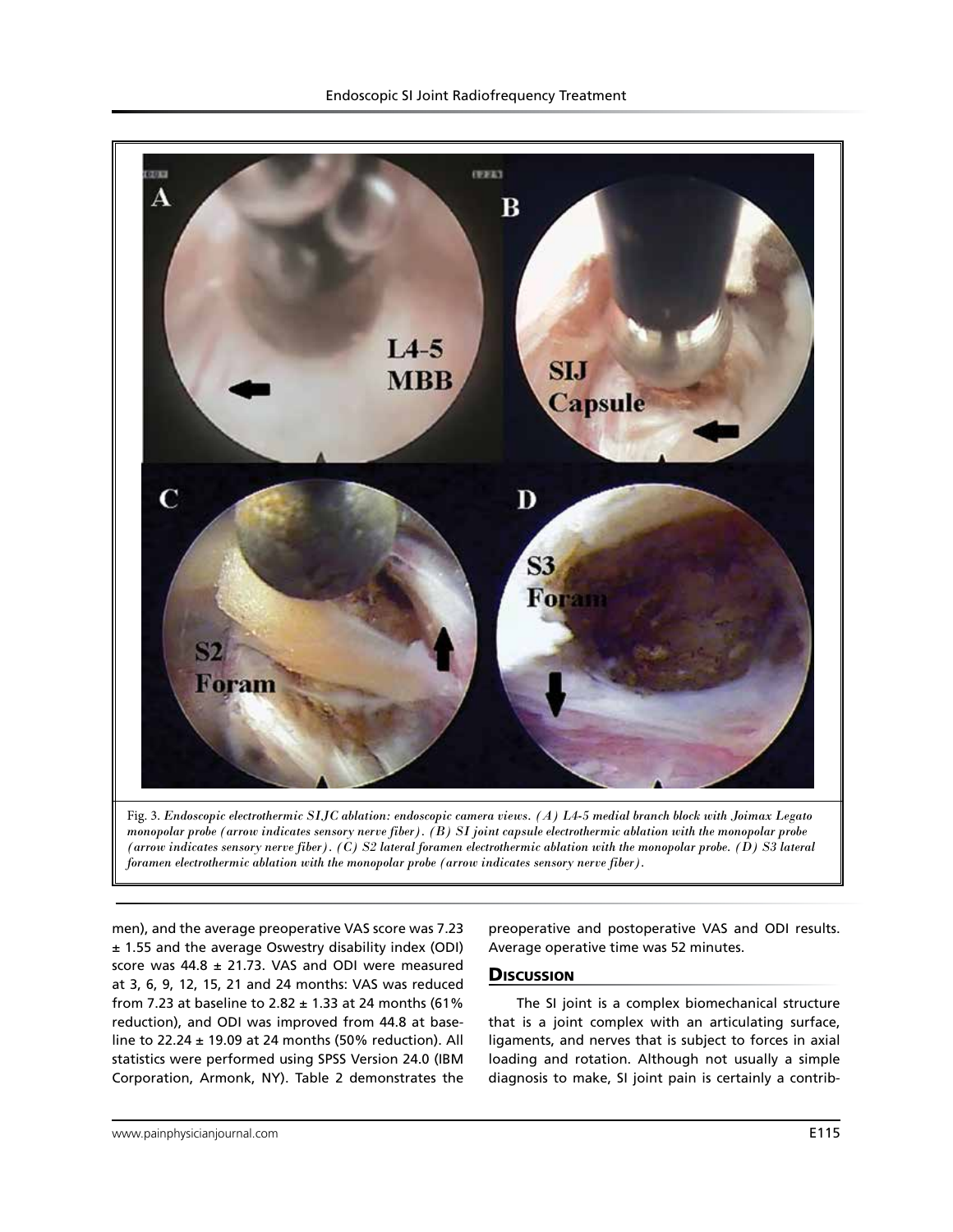| Table 1. Patient data. |     |                                |                   |                                      |                                          |  |  |  |
|------------------------|-----|--------------------------------|-------------------|--------------------------------------|------------------------------------------|--|--|--|
| Patient                | Age | Gender                         | Side of procedure | Other diagnoses                      | <b>Previous Spine Procedures</b>         |  |  |  |
| $\mathbf{1}$           | 77  | $\mathbf F$                    | right             | $L4-5$ HD                            | Endoscopic discectomy, MBB, RF           |  |  |  |
| $\overline{c}$         | 57  | $\overline{F}$                 | left              | Fibromyalgia                         | MMB, RF, MMPT                            |  |  |  |
| $\mathfrak{Z}$         | 38  | $\ensuremath{\text{W}}\xspace$ | right             | None                                 | MBB, MMPT                                |  |  |  |
| $\overline{4}$         | 86  | ${\rm F}$                      | right             | None                                 | MBB, MMPT                                |  |  |  |
| 5                      | 55  | M                              | left              | Spondylolisthesis L5-S1              | MBB, RF, L4-S1 fusion, SCS, MMPT         |  |  |  |
| 6                      | 54  | ${\rm F}$                      | left              | HD L3-4                              | MBB, MMPT                                |  |  |  |
| $\overline{7}$         | 66  | ${\rm F}$                      | right             | HD L4-S1                             | Endoscopic discectomy, MBB               |  |  |  |
| 8                      | 56  | M                              | right             | HD L4-S1                             | Endoscopic discectomy, MBB, MMPT         |  |  |  |
| 9                      | 62  | M                              | left              | <b>HD L5-S1</b>                      | Endoscopic discectomy, MPP, MMPT         |  |  |  |
| 10                     | 43  | ${\bf F}$                      | left              | None                                 | MBB                                      |  |  |  |
| 11                     | 55  | $\mathbf{F}$                   | right             | None                                 | <b>MBB</b>                               |  |  |  |
| 12                     | 59  | $\rm F$                        | right             | Spondylolisthesis L4-5               | MBB, MMPT, RF                            |  |  |  |
| 13                     | 58  | ${\bf F}$                      | right             | L5/S1 Artificial Disc                | MBB, MMPT, RF                            |  |  |  |
| 14                     | 51  | $\mathbf{F}$                   | right             | <b>HD L4-5</b>                       | MBB, MMPT, Endoscopic discectomy         |  |  |  |
| 15                     | 42  | ${\bf F}$                      | right             | None                                 | MBB, MMPT                                |  |  |  |
| 16                     | 50  | M                              | left              | HD L4-S1                             | MBB, MMPT                                |  |  |  |
| 17                     | 57  | $\mathbf F$                    | left              | None                                 | MBB, MMPT                                |  |  |  |
| 18                     | 55  | M                              | right             | HD L5-S1                             | MBB, RF, L5-S1 fusion                    |  |  |  |
| 19                     | 33  | $\Gamma$                       | left              | <b>HD L5-S1</b>                      | MBB, MMPT, Endoscopic discectomy         |  |  |  |
| 20                     | 64  | $\rm F$                        | left              | HD L5-S1, Diabetic<br>Polyneuropathy | MBB, MMPT                                |  |  |  |
| 21                     | 74  | ${\bf F}$                      | right             | Decompression L4/S1                  | MBB, MMPT, Endoscopic discectomy, SCS    |  |  |  |
| 22                     | 47  | $\rm F$                        | left              | Left Knee-replacement                | MBB, MMPT                                |  |  |  |
| 23                     | 75  | ${\bf F}$                      | right             | Decompression L4-S1                  | MBB, MMPT                                |  |  |  |
| 24                     | 44  | $\overline{F}$                 | left              | None                                 | MBB, MMPT                                |  |  |  |
| 25                     | 46  | ${\bf F}$                      | left              | HD L4-S1                             | MBB, MMPT, Endoscopic discectomy         |  |  |  |
| 26                     | 78  | M                              | bilateral         | Spondylolisthesis L4-S1              | MBB, MMPT, SCS                           |  |  |  |
| 27                     | 51  | M                              | left              | HD L4-S1                             | MBB, MMPT                                |  |  |  |
| 28                     | 75  | М                              | left              | $HD L1-3$                            | MBB, MMPT, RF, Endoscopy discectomy, SCS |  |  |  |
| 29                     | 75  | M                              | left              | HD L4-S1                             | MBB, MMPT                                |  |  |  |
| 30                     | 50  | $\rm F$                        | right             | None                                 | MBB, MMPT                                |  |  |  |

uting factor in a subgroup of patients with CLBP, especially those who respond to interventional pain management treatment procedures at the SI joint, and present with the clinical symptoms and classic physical examination maneuvers used to diagnose SI joint pain. When treating the origin of pain at the SIJC, the choice is usually whether to treat the joint itself (fusion) or the innervation of the joint (radiofrequency ablation).

SI joint fusion is a significant procedure, even in its minimally invasive form, and publications on minimally invasive SI joint fusion focus on the effectiveness of the procedure, not on the complications associated with

the procedure. The complication rates associated with the procedure seem to vary from 16.4% in one study with  $n = 77$  patients (13), to 18% in another study with  $n = 114$  patients (14), to a range of 3.5% to 5.6% (n = 5,319 patients) in an industry sponsored study (15). The specific complication of nerve impingement has been reported in one case by Araghi et al (16) (n = 50 patients), 48 cases by Miller et al  $(15)$  (n = 5,319 patients), and 3 patients by Smith et al  $(14)$  (n = 113 patients).

There are 2 randomized, placebo-controlled trials to reference regarding the use of radiofrequency ablation for the treatment of apparent SI joint pain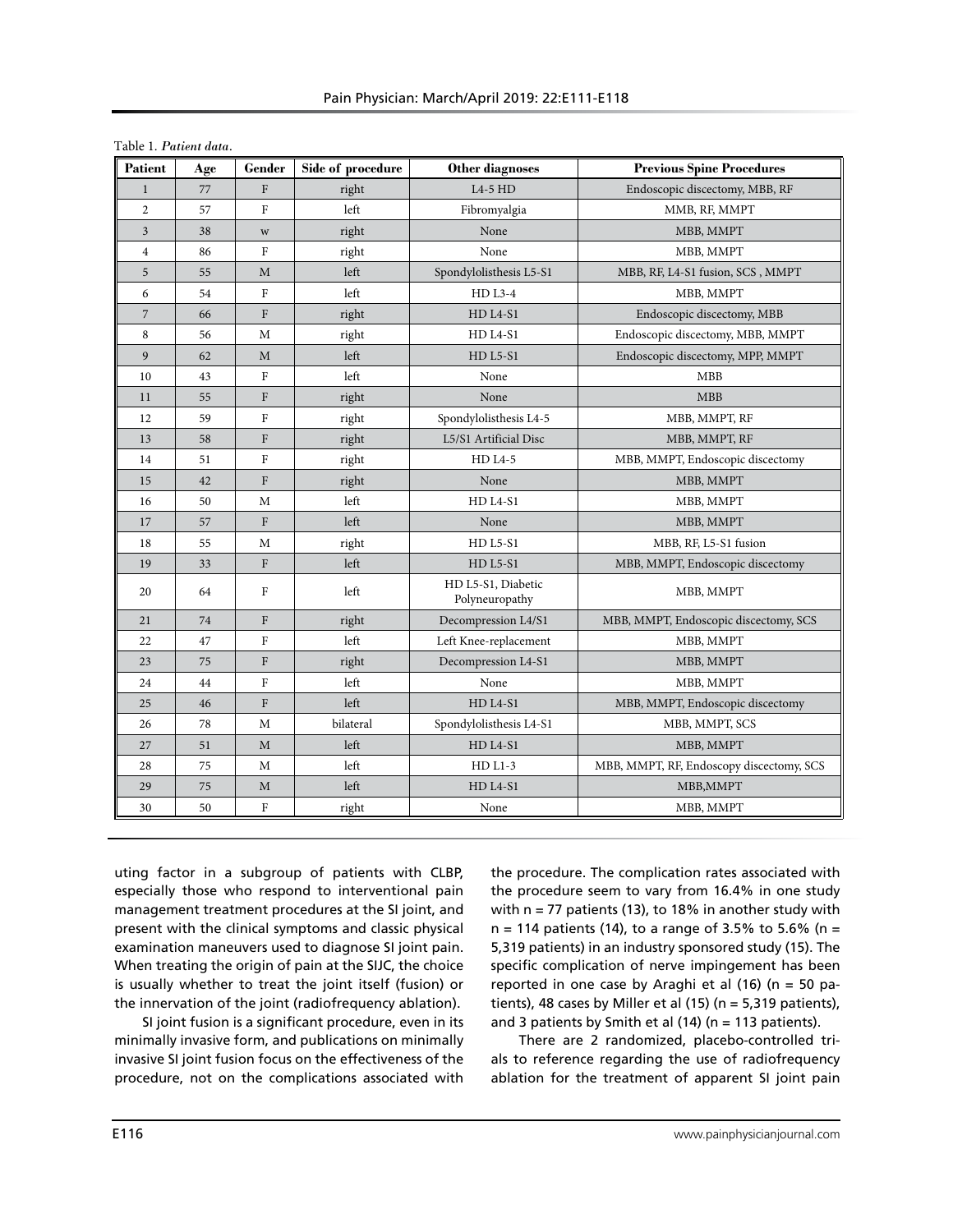(17-18). One study targeted the S1-S3 foramina, and in the treatment group, 57% of patients had relief at 6 months, however, this decreased to 14% at one year (17). In the other study, ablation was also targeted at S1-S3 foramina and at 3 months, 47% of treated patients improved (12% in the control group improved), and at 1 year, 67% of the remaining patients improved (the study had significant patient drop out and cross over) (18). Choi et al (10) published their 6-month results for endoscopic electrothermic SIJC ablation in a group of 17 patients. At 6 months, they saw a reduction in VAS scores of 54% and ODI scores of 46%. In that group of 17 patients, 7 (41%) had previously undergone lumbar spine surgery (5 had undergone interbody fusion surgery). In a cadaveric study, Cox and Fortin (19) published their anatomic rationale for including the L5 dorsal rami in the treatment of SI joint pain, which was the anatomic basis for the targeting chosen here.

### **CONCLUSIONS**

In our patient series, there were 11 (37%) patients who had previous lumbar surgery, 2 (7%) who had interbody lumbar fusions, and 4 (13%) who had spinal cord stimulators in place. All patients had tried interventional pain management prior to their endoscopic SIJC surgery. Our patient clinical demographics certainly reflect that this is a complex clinical picture that offers a challenge to the spine interventionalist. Although our 2-year results of a 61% reduction in VAS

|  |  |  | Table 2. <i>VAS and ODI outcomes</i> . |
|--|--|--|----------------------------------------|
|--|--|--|----------------------------------------|

|          | VAS AVG | VAS STD | <b>ODI AVG</b> | <b>ODI STD</b> |
|----------|---------|---------|----------------|----------------|
| PreOp    | 7.23    | 1.55    | 44.85          | 21.73          |
| 3 month  | 1.63    | 1.40    | 14.22          | 13.66          |
| 6 month  | 0.88    | 1.09    | 6.64           | 8.42           |
| 9 month  | 2.10    | 2.02    | 16.13          | 17.67          |
| 12 month | 1.27    | 1.64    | 10.57          | 14.18          |
| 15 month | 1.43    | 1.68    | 10.78          | 15.40          |
| 21 month | 1.77    | 2.00    | 14.00          | 16.10          |
| 24 month | 2.82    | 1.33    | 22.24          | 19.09          |

scores and a 50% improvement in ODI reflect the same trend that Choi et al (10) found in their 6-month data, our series suffers from similar limitations. There is no direct comparison with a conventional nonendoscopic radiofrequency ablation group, small case number, and diverse patient population in terms of patients who did or did not have previous lumbar surgery, fusion, or spinal cord stimulation. Adding endoscopic visualization to improve targeting the offending nerves and larger endoscopic radiofrequency ablation probes certainly seems like a logical direction to go in the treatment of SI joint pain. Further clinical studies with a larger population and a control group are necessary to better understand where fully-endoscopic SIJC electrothermic ablation stands in relation to SI joint fusion and needle radiofrequency ablation in its impact on SI joint-mediated pain.

### **REFERENCES**

- Boswell MV, Shah RV, Everett CR, Sehgal N, McKenzie Brown AM, Abdi S, Bowman RC 2nd, Deer TR, Datta S, Colson JD, Spillane WF, Smith HS, Lucas LF, Burton AW, Chopra P, Staats PS, Wasserman RA, Manchikanti L. Interventional techniques in the management of chronic spinal pain: Evidencebased practice guidelines. *Pain Physician* 2005; 8:1-47.
- 2. Cohen SP. Sacroiliac joint pain: A comprehensive review of anatomy, diagnosis, and treatment. *Anesth Analg* 2005; 101:1440-1453.
- 3. Sembrano JN, Polly DW Jr. How often is low back pain not coming from the back? *Spine (Phila Pa 1976)* 2009; 34:E27-E32.
- 4. Zaidi HA, Montoure AJ, Dickman CA. Surgical and clinical efficacy of sacroiliac joint fusion: A systematic review of the literature. *J Neurosurg Spine* 2015; 23:59-66.
- 5. Roberts SL, Burnham RS, Ravichandiran K, Agur AM, Loh EY. Cadaveric study of sacroiliac joint innervation: Implications for diagnostic blocks and radiofrequency ablation. *Reg Anesth Pain Med* 2014; 39:456-464.
- 6. Forst SL, Wheeler MT, Fortin JD, Vilensky JA. The sacroiliac joint: Anatomy, physiology and clinical significance. *Pain Physician* 2006; 9:61-67.
- 7. Li ZZ, Hou SX, Shang WL, Song KR, Wu WW. Evaluation of endoscopic dorsal ramus rhizotomy in managing facetogenic

chronic low back pain. *Clinical Neurol Neurosurg* 2014; 126:11-17.

- 8. Jeong SY, Kim JS, Choi WS, Hur JW, Ryu KS. The effectiveness of endoscopic radiofrequency denervation of medial branch for treatment of chronic low back pain. *J Korean Neurosurg Soc* 2014; 56:338-343.
- 9. Yeung A, Gore S. Endoscopically guided foraminal and dorsal rhizotomy for chronic axial back pain based on cadaver and endoscopically visualized anatomic study. *Int J Spine Surg* 2014; 8:1-16.
- 10. Choi WS, Kim JS, Ryu KS, Hur JW, Seong JH, Choi HJ. Endoscopic radiofrequency ablation of the sacroiliac joint complex in the treatment of chronic low back pain: A preliminary study of feasibil-